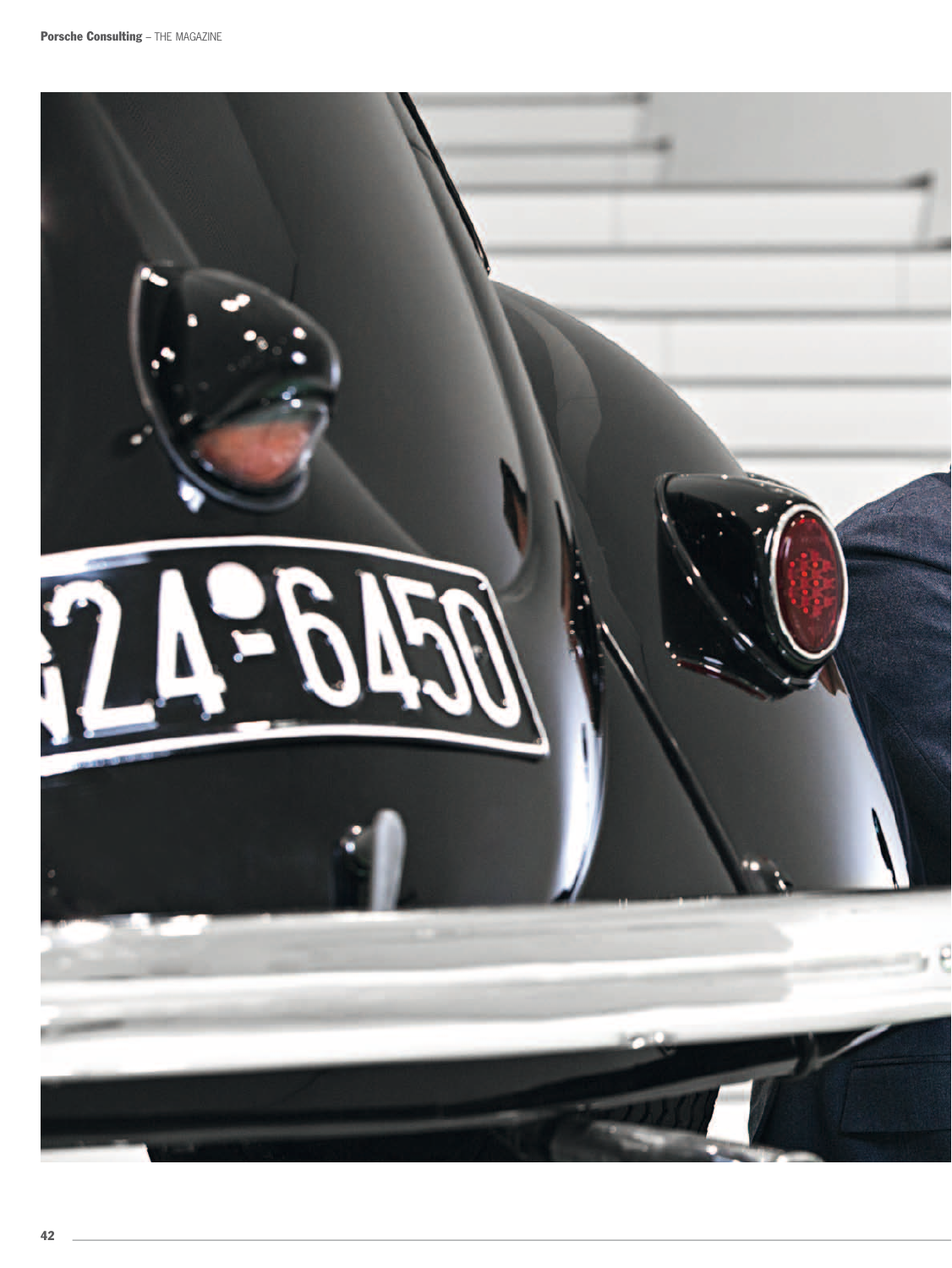## Marcus Baur, CEO of the Bocar Group, relies on the power of

## VIRTUES

The father left Germany in the 1960s for Mexico, where he founded the Bocar company. Today the son successfully leads a group of companies—while adhering to the standards of the founder. Typical German virtues such as cleanliness, order, and discipline, says Marcus Baur, are "half the battle" for him as well.

**■ MAREN EITEL © CHRISTOPH BAUER** 

Marcus Baur, CEO of the Bocar Group, eye-to-eye with the "Beetle" at the Porsche Museum in Stuttgart-Zuffenhausen. Ferdinand Porsche was responsible for the development of the Volkswagen Type 1. Starting in the late 1960s Bocar supplied a carburetor for the "Mexico Beetle."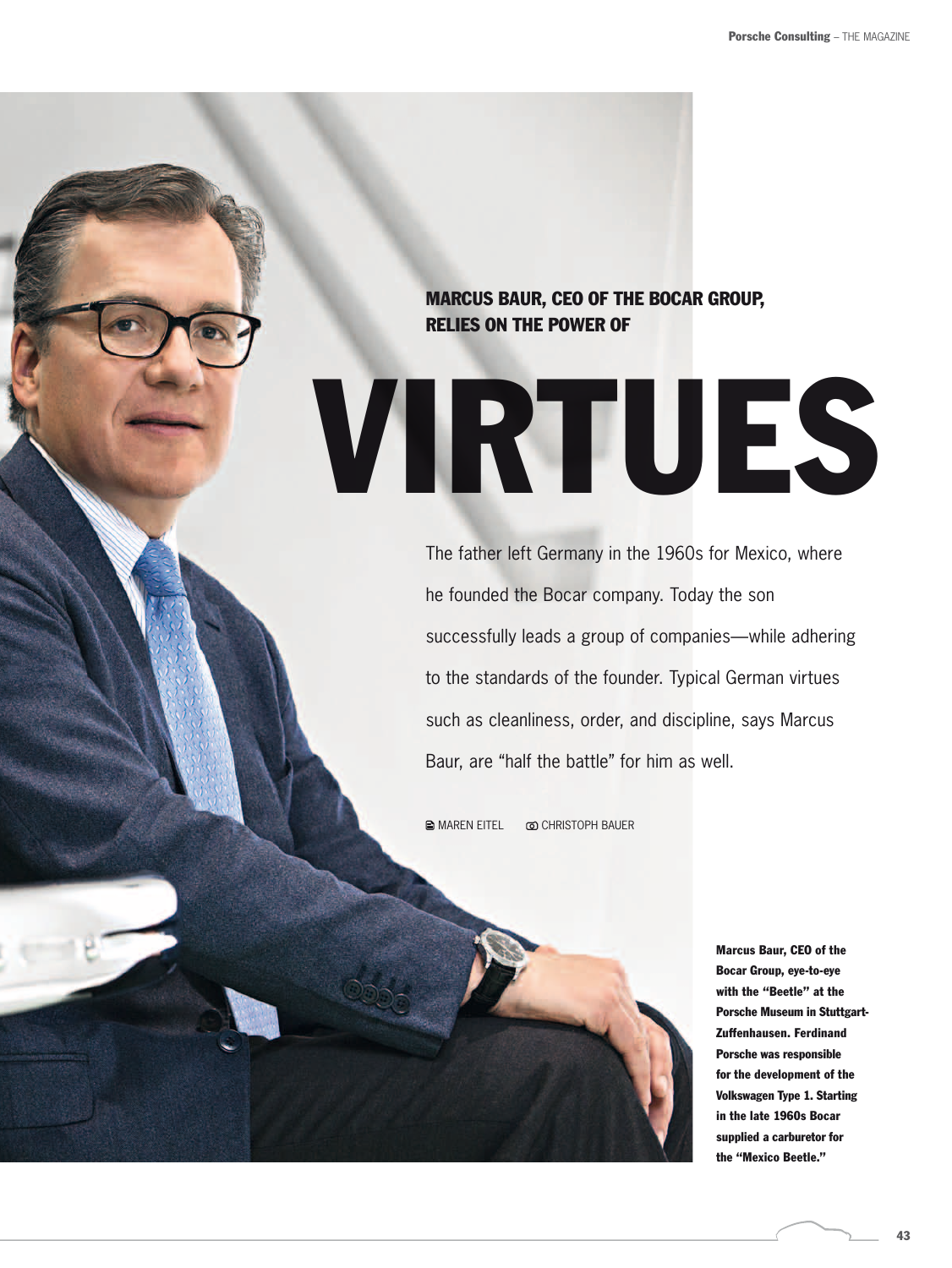## "When NAFTA went into effect, only a few companies in Mexico were prepared for international competition in terms of their product quality and processing expertise."

MARCUS BAUER, CEO OF THE BOCAR GROUP

Substitution de la Counter de

panish or German? We leave the choice of language to the man from Mexico when we meet for a conversation at the Christophorus restaurant in Stuttgart's Porsche Museum. "I'm happy to speak German," he says. "I speak German with my parents and Spanish with my siblings. Although I grew up in Mexico, I often think in German—

when I count, for instance." Marcus Baur, CEO of Bocar, a group of Mexican companies in the automotive supply industry, commutes between worlds. In 1967 his father Friedrich ("Frederico") Baur, who had emigrated to Mexico from the southern German city of Esslingen, founded the company to make carburetors and water pumps.

One of the first Bocar products was a carburetor for the "Mexico Beetle," a version of the Volkswagen Type 1 that was made in Puebla by Volkswagen de México from 1967 to 2003. Today the Bocar Group makes high-grade precision components and complex aluminum and plastic assemblies for automotive applications at ten plants in Mexico. In addition to other casting processes, Bocar also specializes in die casting, which it uses to make products such as structural components for car bodies. It further processes these and many other different components on high-precision multi-axle CNC systems. Its customers include leading car makers such as Volkswagen, Audi, Daimler, BMW, Toyota, Nissan, Ford, Chrysler, and General Motors, as well as major suppliers such as Bosch, Continental, and Valeo.

Marcus Baur explains why the family-run company is so well established. "When the North American Free Trade Agreement (NAFTA) went into effect in 1994 for the USA, Canada, and Mexico, only a few companies in Mexico were prepared for international competition in terms of their product quality and processing expertise. At the time, we benefited from our German influence, which also helped us to grow strongly over the next twenty years." Bocar continues to model its entrepreneurial approach and actions on German examples. "Every one of our factories would be equally at home here in Zuffenhausen," he remarks on gazing out the window at the buildings on the Porsche site.

German influence is part of this Mexican company's success story. As a young man Marcus went to his father's home town of Esslingen to study mechanical engineering. Now 48 years old, he says that "without having spent that time in Germany I probably would not be able to lead our company the way I do now. Some of our key suppliers are located in Germany, and we derive some of our processing expertise from lively exchanges with these companies." Bocar has uncompromising standards of quality for the precision production of its aluminum and plastic components, because even tiny deviations from defined process parameters or in tool contours can lead to fatal errors such as air entry or surface irregularities. Bocar obtains most of the molds for its die casting, mold casting, and injection molding from specialists in Germany. "We also have German employees in technical areas, such as specialists in casting, processing, and assembly. With German expertise and Mexican dedication, we do production work on the highest international level here in Mexico."

But Bocar not only draws its expertise from Germany. It also develops it within its own company. "We introduced a training program more than 40 years ago based on the German system," Baur notes. Each factory has its own apprenticeship workshop, and 170 apprentices are currently being trained to become mechanics, tool makers, and casting technicians. Most of them remain at the company. In addition, since its inception the company has been marked by a trio of virtues typically considered German—cleanliness, order, and discipline—which are also anchored in the company philosophy. These three virtues are responsible for half the company's success, according to Baur. As he puts it, "If you don't have to spend time dealing with these things you can turn your attention to the really difficult tasks."

Thus Bocar combines the best of two worlds. According to Baur, the value system of this Latin American country fits in well with that of the family-run company. "Our long-term employees see the company almost as part of their family, and are very loyal," he says. That means a high level of responsibility from the company side as well. "We tend to be conservative when it comes to investments, for example, and place a